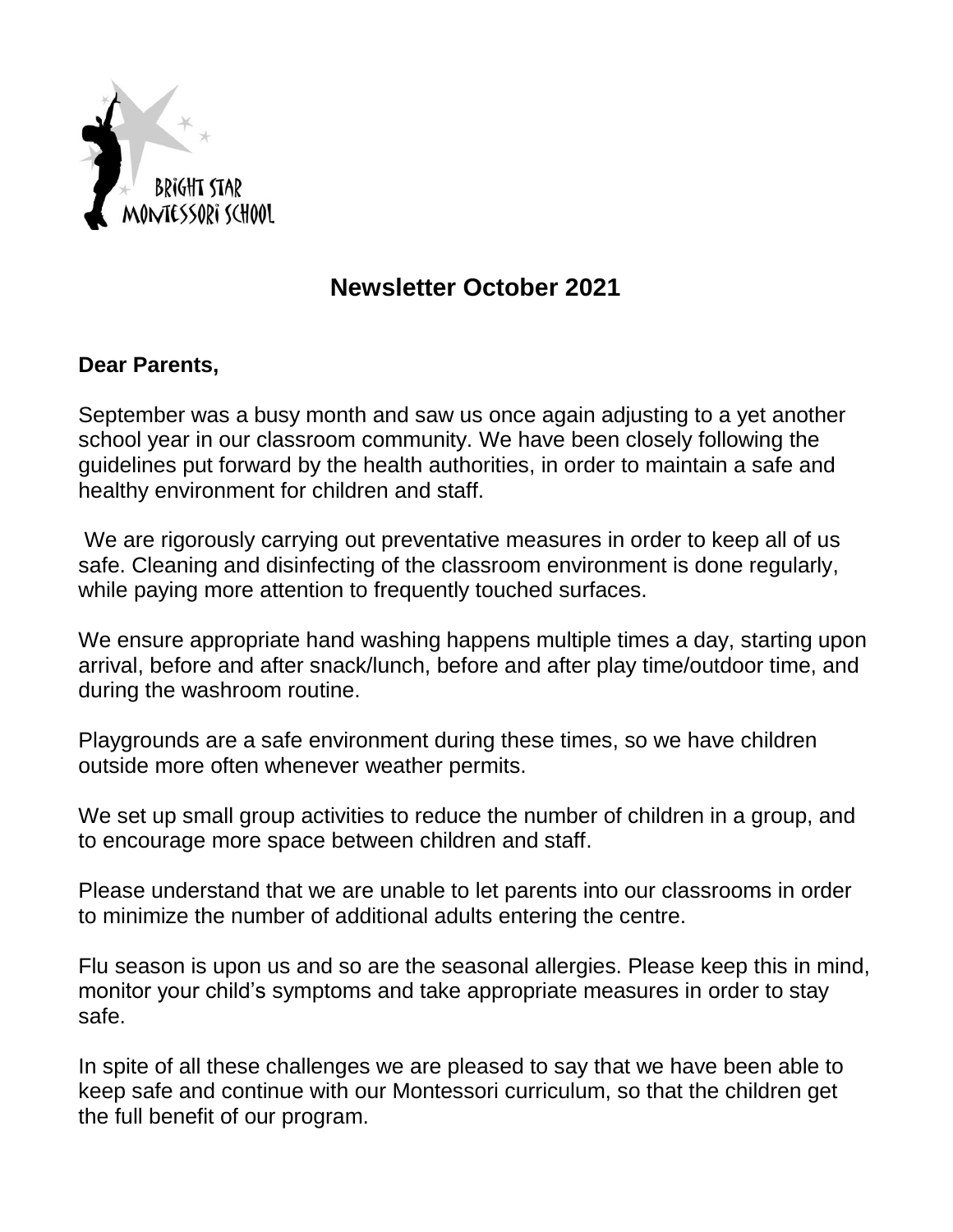### **Classroom and School Procedures**

Montessori work cycle starts at 9.00am. **So please make every effort to drop off your child latest by 9.00am.** Children who arrive late miss out on this important learning time. Also it is very disruptive to the rest of the class, as the children who are working get distracted by the late arrival of their friends. It is very inconvenient to the teachers as they have to stop their lessons in order to answer the doorbell. We are working hard to achieve certain goals with your child and punctuality sets a very good and important example for them.

Please remember, it is important to allow your child enough time to get ready for school so that he/she can feel calm on arrival. Always reassure your child of your return.

Children should wear comfortable and appropriate clothing. In order to foster independence make sure that the clothes are easy to manage by the child.

Since the weather is unpredictable, make sure that your child is dressed appropriately. Days are getting colder, so your child should have a warm jacket, hat, mittens and boots if it is raining.

Please label all your child belongings. i.e. school bag, water bottle, jacket, hat, shoes, lunch containers……This way it is easy for us to find items that get misplaced.

Please explain to your child that toys should be left at home.

All children should have a set of extra clothing (shirt, pants/dress, underwear, socks) which will remain in the classroom. They also need an extra pair of shoes which can be used as inside shoes.

# **Topics for October**

During this month we will be exploring the fall/autumn season and all the related topics such as changes in the weather, changing colours of leaves and the fall celebrations – Thanksgiving and Halloween.